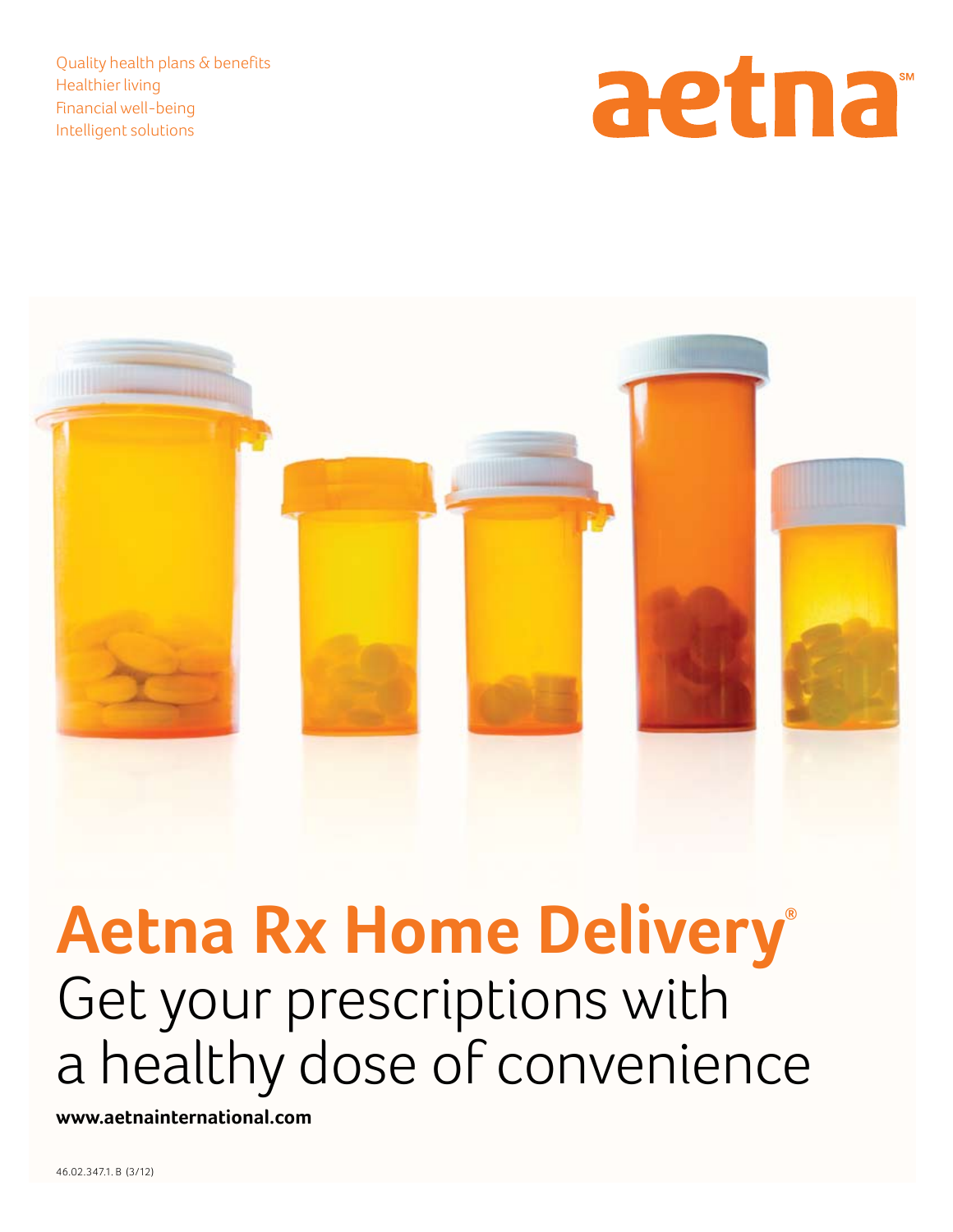## **Getting your medications is now even easier**

With Aetna Rx Home Delivery Aetna's mail-order prescription drug service — you may be able to get up to a 90 day supply of your ongoing prescription medications delivered right to the doorstep of any U.S. location.

Order your prescription medications through Aetna Rx Home Delivery to treat chronic conditions or diseases such as:

- Arthritis
- Asthma
- Diabetes
- High cholesterol
- Heart conditions
- • High blood pressure

#### **Plus, Aetna Rx Home Delivery offers you:**

- Convenience Fast, confidential shipping of your maintenance medications right to the doorstep of any U.S. location.
- Ease of use The simple, two-step process makes ordering your maintenance medications easy.
- • Quality service Registered pharmacists check all orders for accuracy and are available in case of emergency 24 hours a day, 7 days a week.
- Cost savings Depending on your pharmacy benefits plan, you could save money by using Aetna Rx Home Delivery. Plus, standard shipping is always free.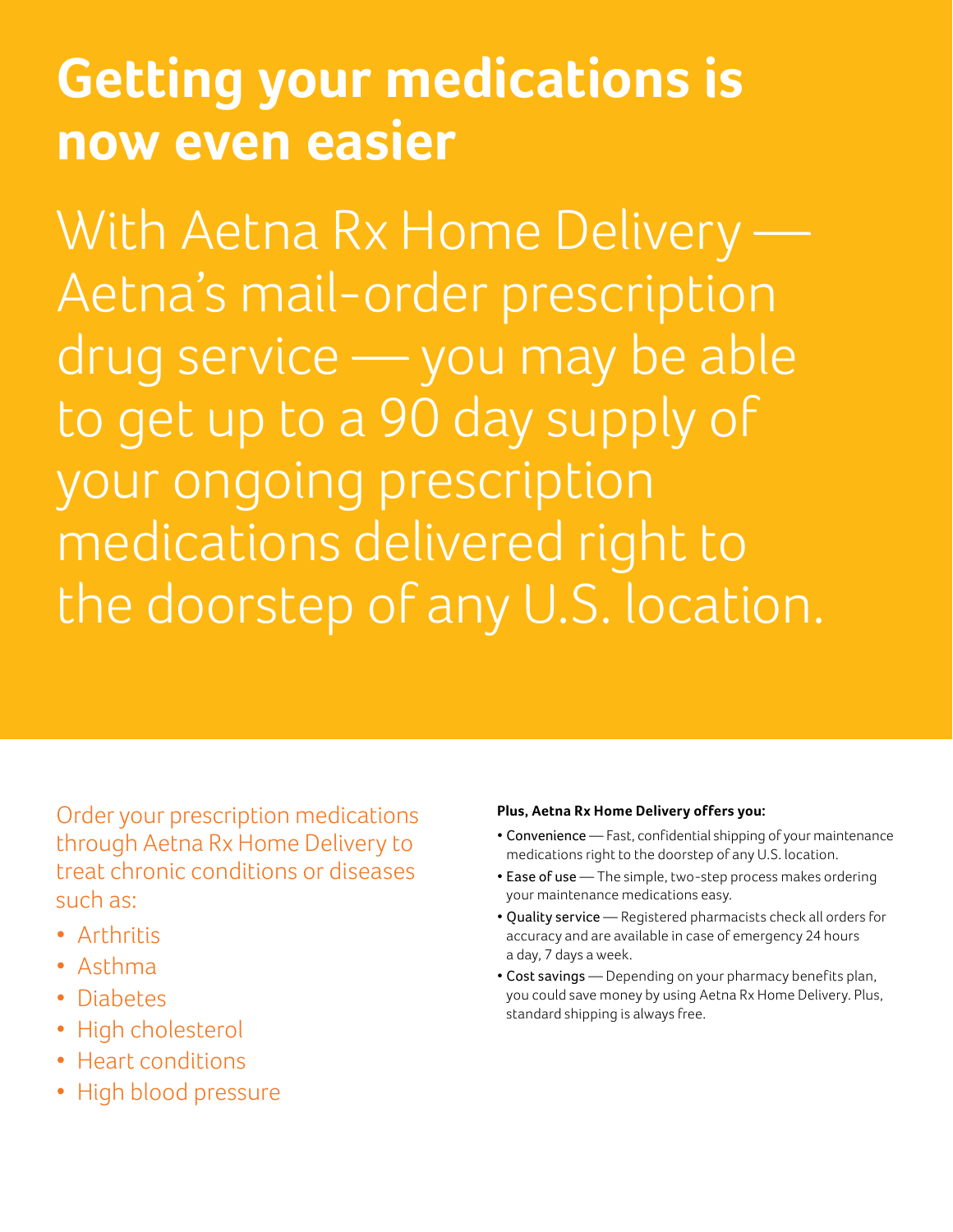#### **Get started today!**

Start by getting a short-term supply of your maintenance medication at a U.S. pharmacy. Then take advantage of the benefits of Aetna Rx Home Delivery by following these two easy steps.

#### **Step 1:**

Get a prescription from your doctor for each maintenance medication (typically a 90-day supply with three refills) that you or a family member is taking.

#### **Step 2:**

Complete and mail an Aetna Rx Home Delivery order & patient registration form along with your new prescription(s) and payment to Aetna Rx Home Delivery.

You may download an order form online at www.aetna.com/aetnarxhomedelivery.

#### OR:

Have your doctor fax your prescription(s) and forms that you have completed to 1-866-681-5166.

#### **Refilling Prescriptions**

Ordering refills is easy. There are three methods to choose from:

#### **1. Online**

Visit www.aetna.com/aetnarxhomedelivery. Once you log in, you can order refills, track your order and more.

#### **2. By phone**

Call Aetna Rx Home Delivery toll-free at 1-800-227-5720 (TD: 1-800-823-6373). Have your Aetna Member ID number, prescription number and credit card number ready.

#### **3. By mail**

Send in the refill slip that you received with your last order and mail it back with your payment. This slip will also tell you when your next refill will be available.

When a prescription has no refills remaining, follow these two easy steps to renew your prescription.

Step 1: Have your doctor sign the renewal form (sent to you in your final refill shipment) or get a new prescription.

Step 2: Complete and mail in the renewal form or an order form along with your new prescription(s) and payment to Aetna Rx Home Delivery. You may download an order form online at www.aetna.com/aetnarxhomedelivery.

OR:

Have your doctor fax your prescription(s) and forms that you have completed to 1-866-681-5166.

#### **Important Information**

- Prescriptions used to treat an acute condition, such as an infection, should be filled at your local participating retail pharmacy. Aetna Rx Home Delivery only dispenses medications for chronic conditions.
- You may only get medication amounts as written by your doctor. For example, your doctor writes you a prescription for a 30-day supply with three refills. This means you will only get one 30-day supply at a time. If your doctor writes a prescription for a 90-day supply with three refills, you will get one 90-day supply at a time. Maximum days' supply is determined by your plan.
- • New prescriptions will be processed and shipped once received. If you want the prescriptions held without processing, please include a note with instructions.
- Standard delivery is always free. Generally, your medication will be delivered to you within 14 days. Expedited delivery is available, after normal processing time, for an additional charge.
- • Your order may be delayed if we need to contact your physician, do not receive payment in full at the time of your order or if your forms are not filled out completely.
- Please note that most prescriptions, including refills, expire within one year (sometimes sooner) from the date they are written. After the expiration date, you must get a new prescription from your doctor, even if your prescription label still shows refills remaining.
- Using FDA-approved generic medications instead of brandname medications can help reduce your out-of-pocket costs. In accordance with pharmacy law, a generic medication may be substituted for brand medication, unless your doctor indicates otherwise on the prescription. If you would like to receive the brand-name medication, please ask your doctor to write your prescription for brand only. Depending on your plan design, you may be charged additional costs for choosing a brand-name medication over a generic medication.
- Specialty medications are available through Aetna Specialty Pharmacy. If you are taking a specialty medication, please contact Aetna Specialty Pharmacy toll-free at 1-866-353-1892. Please visit www.aetnaspecialtyrx.com for more information.
- • We cannot accept returned medications. If you have any questions about our order return policy, please call Aetna Rx Home Delivery Customer Service.